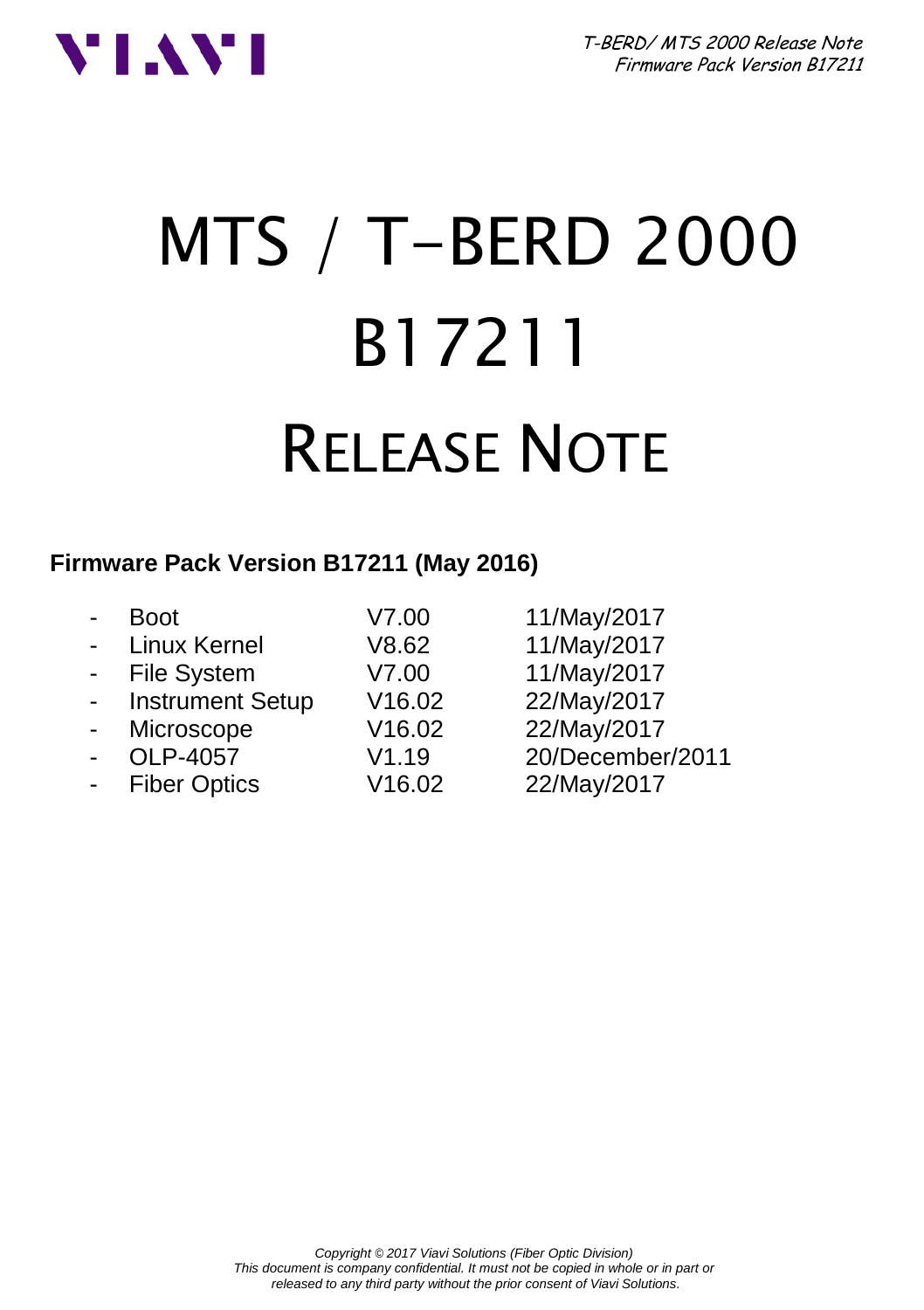<span id="page-1-0"></span>

# CONTENT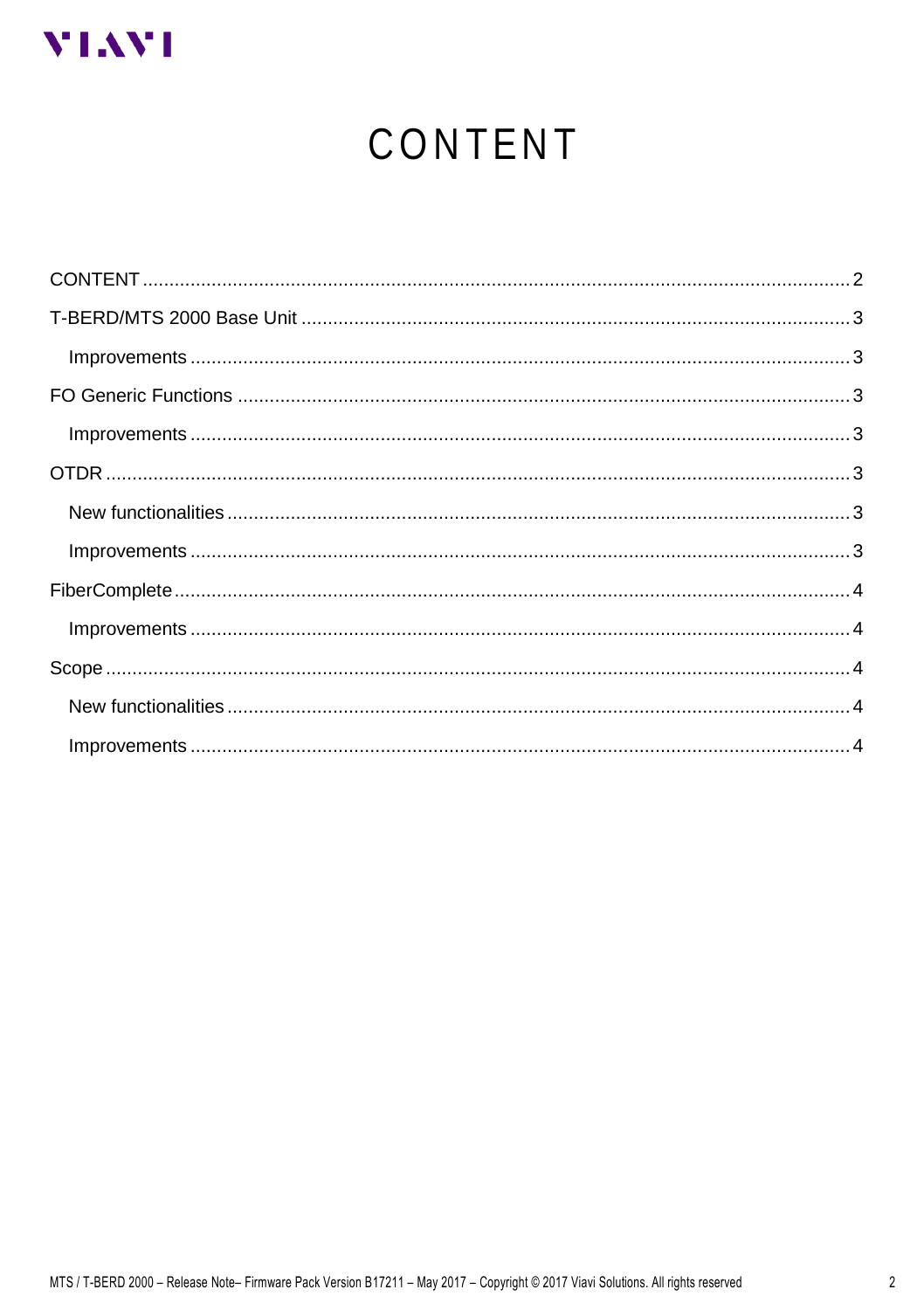# **VIAVI**

## <span id="page-2-0"></span>T-BERD/MTS 2000 Base Unit

#### <span id="page-2-1"></span>*Improvements*

- $\triangleright$  Addition of SAA capability between T-BERD/MTS units (for remote control, setup and file transfer as well as OEO management, similar to the talkset/datalink/OEO options)
- ➢ Improved SAA management when moving from Ethernet to Wifi
- ➢ Manual Wifi Mask for IPV4 is now kept when shutting down the unit
- ➢ Improved management of file storage when used with APIs
- ➢ 2.4GHz Wifi TELEC compatible dongle
- ➢ Display of MAC address when using Wifi or Ethernet
- ➢ Improved virtual keyboard for platform and FO functions
- ➢ Bluetooth improvements when multiple connections/disconnections
- ➢ Improved PDF page format for reports
- ➢ Improved formatting management of more recent USB sticks
- ➢ Improved management of file transfer using FTP, this to all user directories

## <span id="page-2-2"></span>FO Generic Functions

#### <span id="page-2-3"></span>*Improvements*

 $\triangleright$  When going to the explorer, the cursor is positioned where it was on the previous access to the explorer

## <span id="page-2-4"></span>OTDR

#### <span id="page-2-5"></span>*New functionalities*

- ➢ Bend icon management on event table (not only on SmartLink)
- ➢ Enterprise-SLM: Possible loading of label file
- $\triangleright$  Cable-SLM: Integration of label management
- ➢ FTTA-SLM: Addition of the delay measurement on the result page
- ➢ FTTH-SLM: Management of more than 3 pulses, management of more FTTH topologies, display of relevant part of traces around the relevant distances, speed up of acquisition time
- ➢ FTTH-SLM: Addition of IOR setup
- ➢ Display of license code for FTTH\_SLM and Optipulse licenses

#### <span id="page-2-6"></span>*Improvements*

- $\triangleright$  Management of customer logo by positioning the logo file on the root directory
- ➢ Addition of the launch cables information on txt file
- ➢ Acquisition bargraph available again (in case of V15.90 issue)
- $\triangleright$  Improvement of launch cable management when performing an acquisition with no fiber connected